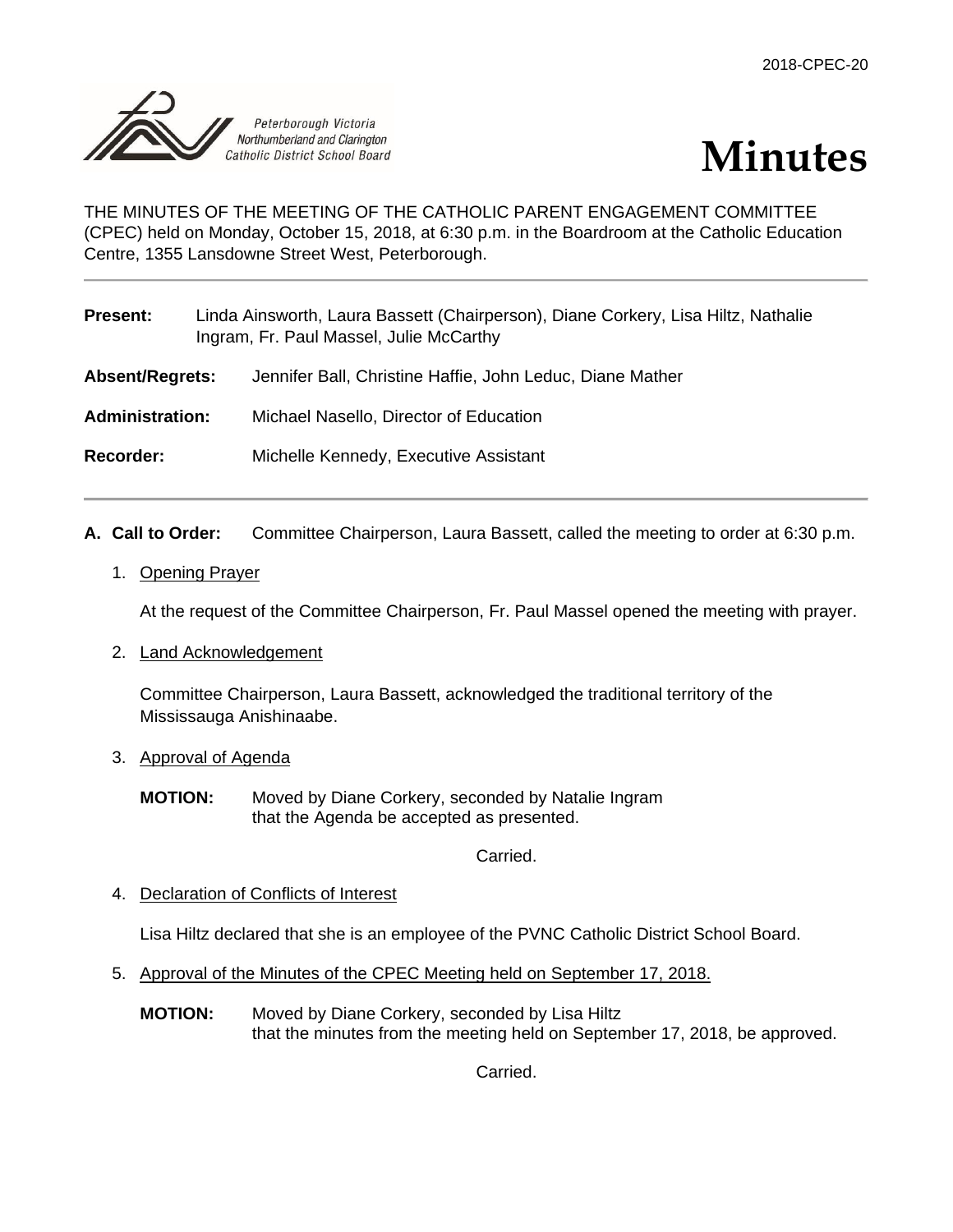# 6. Business Arising from the Minutes

None.

# **B. Recommended Actions/Presentations:**

# 1. Director's Report on Board Initiatives

The Director of Education, Michael Nasello reported on initiatives being undertaken at the Board.

He gave a brief presentation about 'Renewing the Promise' on the pastoral letter issued in May, 2018, by the Assembly of Catholic Bishops of Ontario and overviewed the key messages and statements in the letter. He gave a brief history of the previous letters, 'This Moment of Promise' and 'Fulfilling the Promise' and the consultation process used to inform 'Renewing the Promise'. The next steps for the document will be the system-wide professional development day on October 26, 2018. A day of reflection will be facilitated at each work location in the Board and will give all PVNC staff the opportunity to more fully explore the document with the insights of Dr. David Wells, who has pre-recorded video messages especially for our Board. . Next steps, Faith Day, October 26, 2018

Michael Nasello gave an overview of the practice of Christian meditation in our schools. At present staff are working on a program and a focus for our board in this area.

Information about the provincial consultation was given to the committee. The government has set a web site [www.ForTheParents.ca.](http://www.fortheparents.ca/) There are seven questions for parents, which can be seen as seven focusses for the government. Consultation is being sought from parents. All are encouraged to participate in sharing what they feel are priorities in education.

A poster which has been designed for communicating the legalities of cannabis to parents and students in secondary schools was shared.

# 2. Recruitment for Committees

Michael Nasello asked the committee to keep working to seek out committee members to round out the table. There are openings for representatives for the Holy Cross, St. Peter, St. Thomas Aquinas, Holy Trinity Families of Feeder Schools.

There was a discussion about grant funding and the funds available for projects this year. It was noted that budget cannot be rolled from one year over to the next if it is not used.

# 3. Planning for November General Assembly

The draft program for the evening was presented and the format of the presentation was discussed. Members volunteered for the various duties on the agenda for the evening, such as opening and closing prayer, introduction and thanking of the guest speakers. Committee members were asked to arrive between 6:00 and 6:15 p.m. to assist with welcoming participants. Michelle Kennedy will have name tags available. Snacks (cheese, crackers and fruit) will be ordered.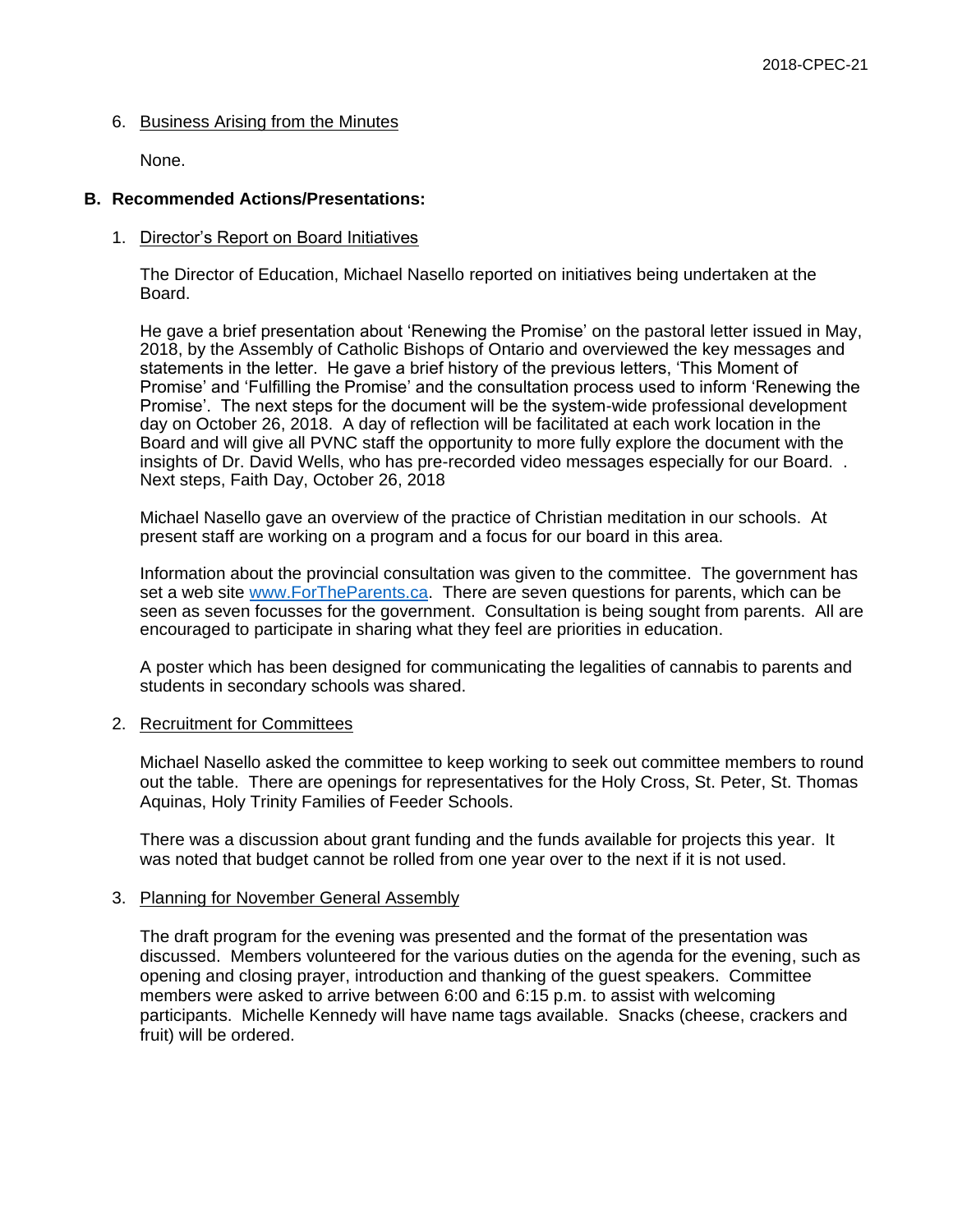### 4. Communications with Catholic School Councils and Parents

Laura Bassett led a discussion about communications with school councils in the coming months. She encouraged the committee members to work towards doing the brief presentation that was developed last year at feeder school Catholic School Council meetings.

Based on feedback gained from the out-reach presentation which aims to give Council information about the Catholic Parent Engagement Committee, the committee can then establish some goals for CPEC to work towards.

There was discussion about a 'handbook' binder that exists for Catholic School Councils. Some schools no longer have a copy of the binder. It was felt that the information was old and could use some updating.

There was further discussion about goal-setting, communication and working over email to update resources to assist the Councils in their work. Michelle Kennedy will work to find a copy of the binder and get it in electronic form so that it can be reviewed by the committee electronically.

# **C. Information Items:**

### 1. OAPCE Membership

It was reported that the Board reviewed the status of its membership with OAPCE and has opted not to join this year. The trustees are interested in gaining further insights and would like parents to attend the upcoming conference to gain perspective on the current affairs of the OAPCE.

2. OAPCE Conference – Change of date and location: November 24, 2018 at St. Francis Xavier Secondary School, 50 Bristol Rd. W., Mississauga, ON.

At the last Board Meeting, trustees passed a motion to approve five parents to attend the OAPCE Conference. The motion was passed under the premise that the conference was being held at Whitby, ON, on October 27, 2018. Since then, it has been discovered that the date and location have changed for the conference. This item will be going back to the Board of Trustees for review in light of the additional costs of travel expenses due to the change in location. Further communication will be forthcoming.

### 3. Inaugural Board Meeting, Mass and Reception – December 4, 2018.

Michael Nasello invited CPEC members to attend the Inaugural Board Meeting, Mass and Reception be held at the Mount Community Centre, Peterborough on December 4, 2018, at 4:00 p.m. An invitation will be sent out prior to the event.

4. Committee Member Updates

Committee members were invited to share information. The following individuals gave verbal reports: